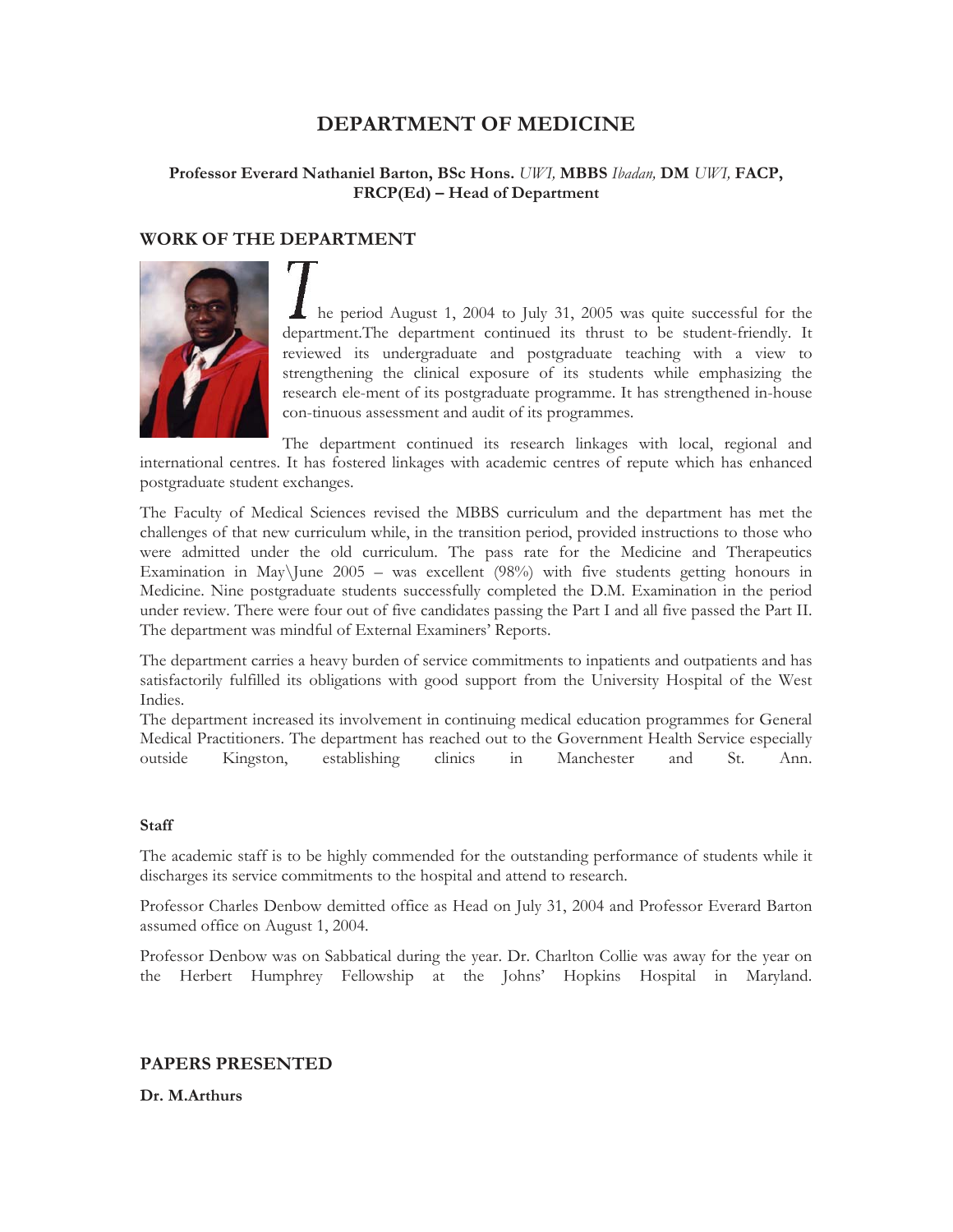Laparoscopic Cholecystectomy in Jamaican patients with Sickle Cell Disease: Preliminary experience. Caribbean Health Research Council Scientific Meeting. Trinidad and Tobago, April 2005.

. • Bile Duct Injuries in the Laparoscopic Era: The University Hospital of the West Indies Experience. Caribbean Health Research Council Scientific Meeting. Trinidad and Tobago, April 2005.

#### **Professor E. Barton**

. • Acute Renal Failure and Coronary Artery Bypass Graft. Caribbean Association of Nephrolgists and Urologists Scientific meeting, Trinidad and Tobago, April 2005.

. • Glycaemic and Metabolic Control in Youth with Diabetes in Jamaica, U.S.A.

. • Acute Renal and Coronary Artery Bypass Graft. The University of the West Indies Research Day, January 2005

## **Dr. W. Williams**

11. Outcome of Lupus Nephritis in a Cohort of Black Jamaicans. <sup>th</sup> Annual Research Conference. Kingston, Jamaica. October, 2004.

Lupus Nepritis in Jamaican Patients, the struggle continues. Association of Consultants Physicians. Kingston, Jamaica. December, 2004.

. • Outcome of Lupus Nepritis in a Cohort of Jamaican Patients. The University of the West Indies Research Day, January, 2005.

#### **Dr. R. Wright-Pascoe**

• Methodologies of Tight Control-Significance/Benefits of Treating to HBAIC Target of less than 7%. UDOP Conference. Kingston, Jamaica, March 2005.

## **Dr. R. Smith**

• Acute Renal Failure and Coronary Artery Bypass Graft. The University of the West Indies Research Day, January, 2005.

#### **Professor M. Lee**

. • Helicobacter Pylori: Epidemiologic Aspects in Jamaica, Faculty of Medical Sciences. The University of the West Indies. Kingston, Jamaica. March 2005.

. • Abdominal pain. Lupus Foundation: Kingston, Jamaica. June 2005.

## **PUBLICATIONS**

## **Papers**

## **WIMJ = West Indies Medical Journal**

.\* J. M. Plummer, **M. Arthurs**, A.H. McDonald, M.E.C. McFarlane, W. West, Endoscopic Retrograde Cholangiopancreatography use at the University Hospital of the West Indies. *WIMJ.*  2004; 53(4) 234 -237.

.\* **R. Wright-Pascoe,** Obesity in the Caribbean. *Journal of the Royal College of Physicians of Edinburgh* 2004; 34:178 -179.

.\* **A. East-Innis,** Management of Common Dermatological Manifestations of HIV Infection. *Postgraduate Doctor* (Africa) 2004; 26(4): 85 -89.